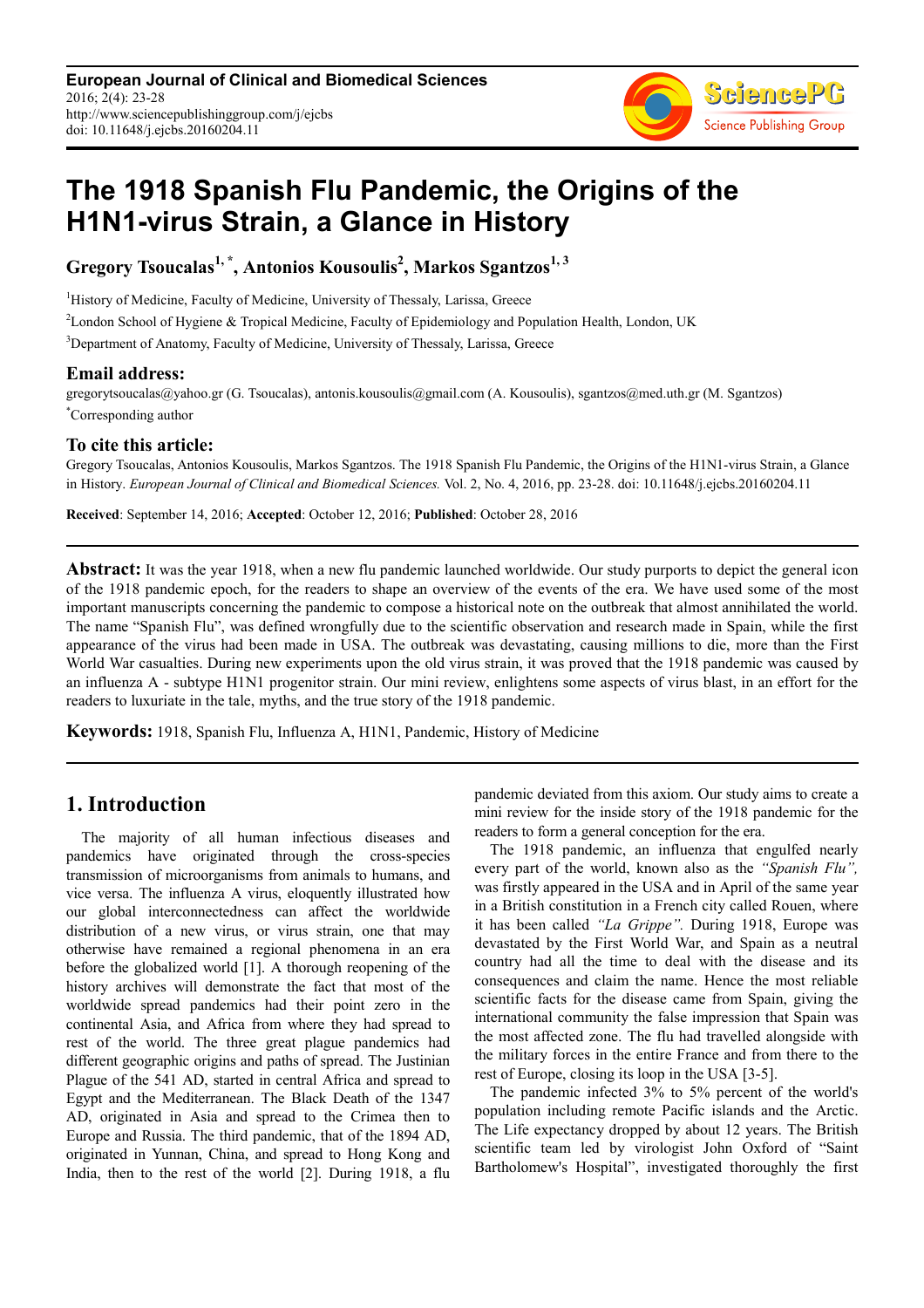wave, identifying the major troop staging and hospital camp in a commune in the Pas-de-Calais department in northern France, the Étaples, as almost certainly being the centre of the 1918 influenza pandemic. The deadliest virus spread began, terrifying the whole world, killing previously healthy young adults [6-7].

## **2. The Spanish Flu pandemic**

It was the fifth year of the World War I, when the influenza pandemic had been widespread from America to all over Europe, presenting an especially virulent influenza pandemic struck [Figure 1]. The pandemic hit an unprepared and suffering part of the world in three consecutive waves during spring, fall and winter in a period of twelve months. Despite the fact that the flu had also appeared in India, in New Zealand and in South Africa, the dominant impression was that it mainly concerned Europe, Asia and North America. A peculiar oddity was that the virus dispersion happened worldwide during the summer and autumn, as influenza is usually worsens during the winter time. The second vague appeared during September to October of 1918 and spread again geometrically, but this time only Australia remained unaffected and that until 1919 [8-11]. Yet, the first wave of the flu had largely gone unnoticed in the spring and summer of 1918. The spring wave did not even receive a mention in the index of 1918 volume of the journal of *"The American Medical Association"*. The disease at the beginning had been mild, the mortality was not unusually high, and the world had been preoccupied with the events of the war. However influenza was brewing quietly, with localized outbreaks inside the U.S. military camps in early 1918. By April the disease had spread to France, most probably carried there by the American troops [Figure 2]. In the United States, the disease was first observed in Haskell County in Kansas, spreading further towards Canada and Alaska, were entire communities were perished. India, Indonesia, Samoa, Japan, Ethiopia, and South Africa were hit too [Figure 3 & Figure 4]. At the end of April influenza did reached neutral Spain where the disease was widely publicized, "*A strange form of disease of epidemic character has appeared in Madrid*", as written during that era. Influenza then, acquired its spurious name, *"The Spanish Flu"* [Figure 5]. In Spain thaw, a different nickname was adopted, a name that came from a musical operetta (zarzuela) titled *"La canción del olvido"* (The Song of Forgetting), which premiered in Madrid during the first epidemic wave. Spanish poet and essayist Federico Romero (1886-1976), one of the librettists, quipped that the play's most popular musical number, *"Naples Soldier"*, was as catchy as the flu. Ifluenza aquired its new nickname, the *"Naples Soldier"* flu (Soldado de Nápoles) [11]. Britain, Germany, Switzerland, and Poland were the next countries for the flu to be transmitted [Figure 6]. By May, "Spanish flu" had reached Greece [3, 12-13].

In Greece, on July 19th of the year 1918, in an article entitled *"Spanish flu"*, appeared the first recorded reference for the appearance of the influenza pandemic in Greece. It was at the Peloponnesian town of Patra, where a few days

earlier, a flu outbreak had shown its malignant character. Physicians of the era had recognized the flu's similarity to that which had been occurred in Spain. On October the 6th *"Thessalia Newspaper"* [Greek: Θεσσαλία] published the whole telegram from the *"Hellenic Ministry of Internal Affairs"*, which depicted the European scientific knowledge of the era, "*The disease germs enter the body through the mouth, and generally from the respiratory system. Frequent gargles, mainly with an oxygenated water and antiseptic cream, may have some preventive action. The disease spreads by coughs and transmitted by air. Therefore it is recommended the avoidance of mentally stress and overwork, as well as concentrations of each kind. All schools must be close, and meticulous maintenance of cleanliness of lingerie and hands is proposed. In particular, it is highly recommended to avoid close contact with every person who displays flu symptoms*" [12]. Objects that were constantly being used by the sick people, like tickets in the tramways, pencils at schools, blankets at hospitals, or in the army, even the holy water in the churches, were also considered as means of transmission. It was the mayor of the French city of Lyon Eduard Herriot (1872-1957), who had firstly understood the significance of the public hygiene and took some effective measures to face its extreme contagiousness. Thus, by functioning as a kind of one-man sanitary squad, to keep deaths to the minimum, he disinfected the tramways, forbade the public gatherings and even the funeral processions, he had organised a system of rapid burials, while the holy water should be mixed with antiseptics for the protection of believers. Worldwide The public health departments distributed gauze masks to be worn in public [Figure 7 & Figure 8], while hospitals embrace the "fresh air cure" for the new virus, by simply arranging beds or tents outside the main builds [Figure 9] [14].



*Figure 1. Map depicting the Spanish flu pandemic 1918, Patterson KD, Pyle GF. The geography and mortality of the 1918 influenza pandemic. Bulletin of the history of medicine, 1991; 65(1): 4-21.* 



*Figure 2. A pneumonia porch at the US army Hospital in Aix-les-Bains, France, 1918. Influenza ward at Walter Reed Hospital, in Washington, D.C. during the Spanish flu pandemic of 1918-1919.*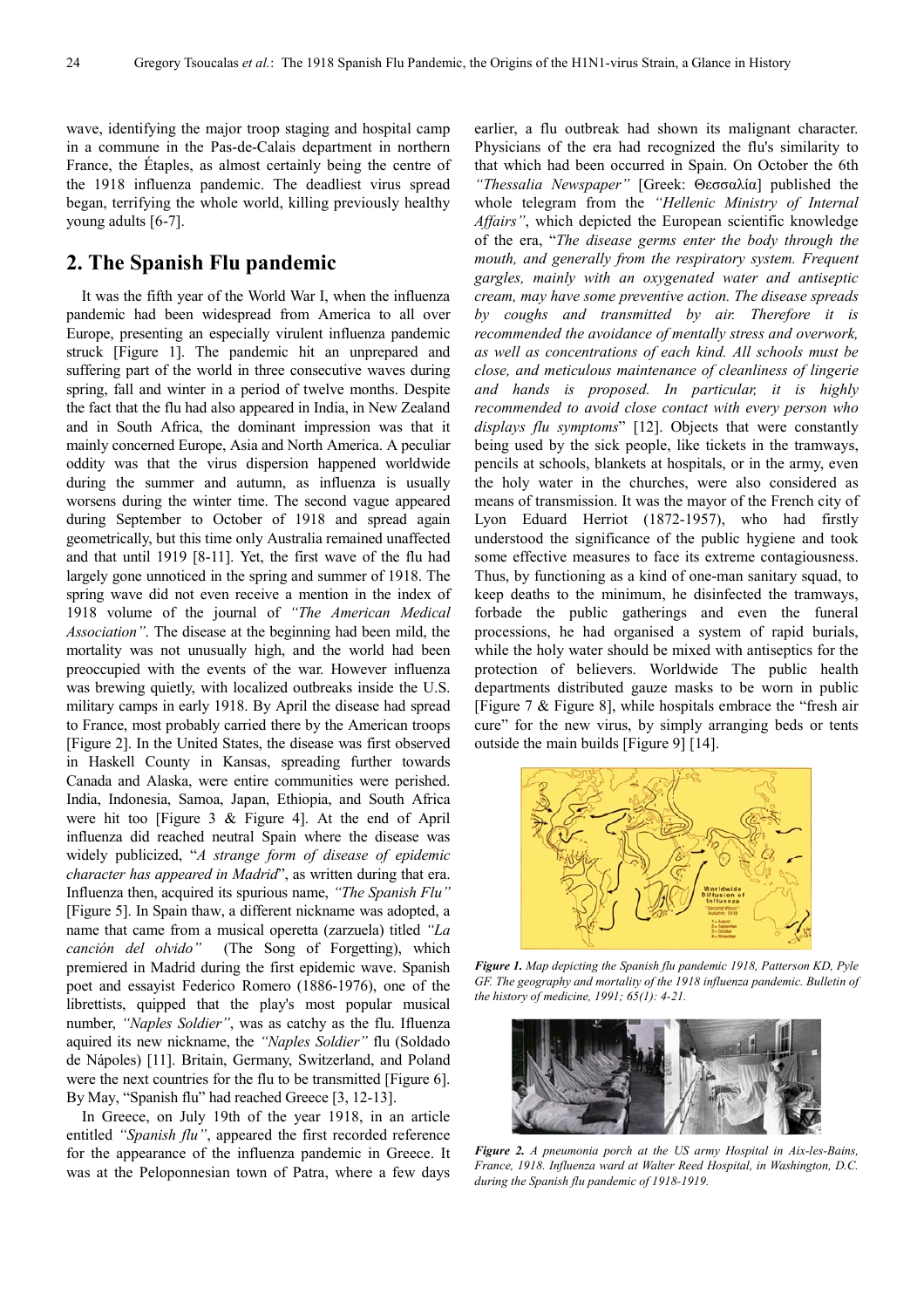

*Figure 3. Women in Japan wearing the gauze masks (left side). The island trader ship "Talune", on 4 November 1918, transferred the virus to Western Samoa.* 



*Figure 4. Children orphaned by the 1918 flu pandemic in Cempaka, photo courtesy of University of Indonesia's School of History (left side). South African nurse at her brother's grave in a vast graveyard of the flu epidemic 1918 (right side).* 



*Figure 5. Vintage poster for the 1918 flu pandemic in USA, stressing out its name "Spanish Influenza" (left side). Vintage cartoon warning for the flu epidemic 1918 (right side).* 



*Figure 6. Chart depicting the death rates among the major cities during the epidemic 1918-1919 (New York, London, Paris, Berlin).* 



*Figure 7. Policemen in Seattle city, wearing masks made by the Red Cross during the influenza epidemic. December 1918, American National Archives, record number 165-WW-269B-25.* 



*Figure 8. Street car conductor in Seattle not allowing passengers aboard without a mask. 1918, American National Archives, record number 165-WW-269B-11 (left side). Traffic cop in New York City wearing a gauze mask, American National Archives, record number C713040-Group 64-IWM.* 



*Figure 9. Lawrence, Massachusetts, "Fresh Air Cure" for the new flu. Outside rows of hospital tents outdoor in the sun, photo by Bettmann-Corbis.* 

Even thaw, the medical and scientific communities had developed new theories and applied them to prevention, diagnostics and treatment of the influenza patients, undoubtedly, the measures taken were to say at least insufficient. The custom officials were ordered to allow everyone that seemed to be healthy to cross countries [5]. The key factor that pushed for the worldwide influenza occurrence was the increased logistics improvement due to modern transportation systems that made easier for soldiers, sailors, and civilian population to spread the disease rapidly to every corner of inhabitant areas [15]. With the military patients coming home from the war with battle wounds and mustard gas burns, hospital facilities and staff were burdened to the limit. This created a shortage of physicians, especially in the civilian sector, as many had been recruited for service with the military. Since the medical practitioners were away with the troops, only the medical students were left to care for the sick. The shortage was further confounded by the added loss of physicians to the epidemic. "Red Cross" provided specialized nurses to collaborate with the Public Health Departments all around Europe an America [Figure 10] [16]. This fascinating and extremely dangerous virus that caused such a huge pandemic killed a big part of the inflicted population in a percentage of 2 to 20%, as opposed to the usual flu virus, which presents a mortality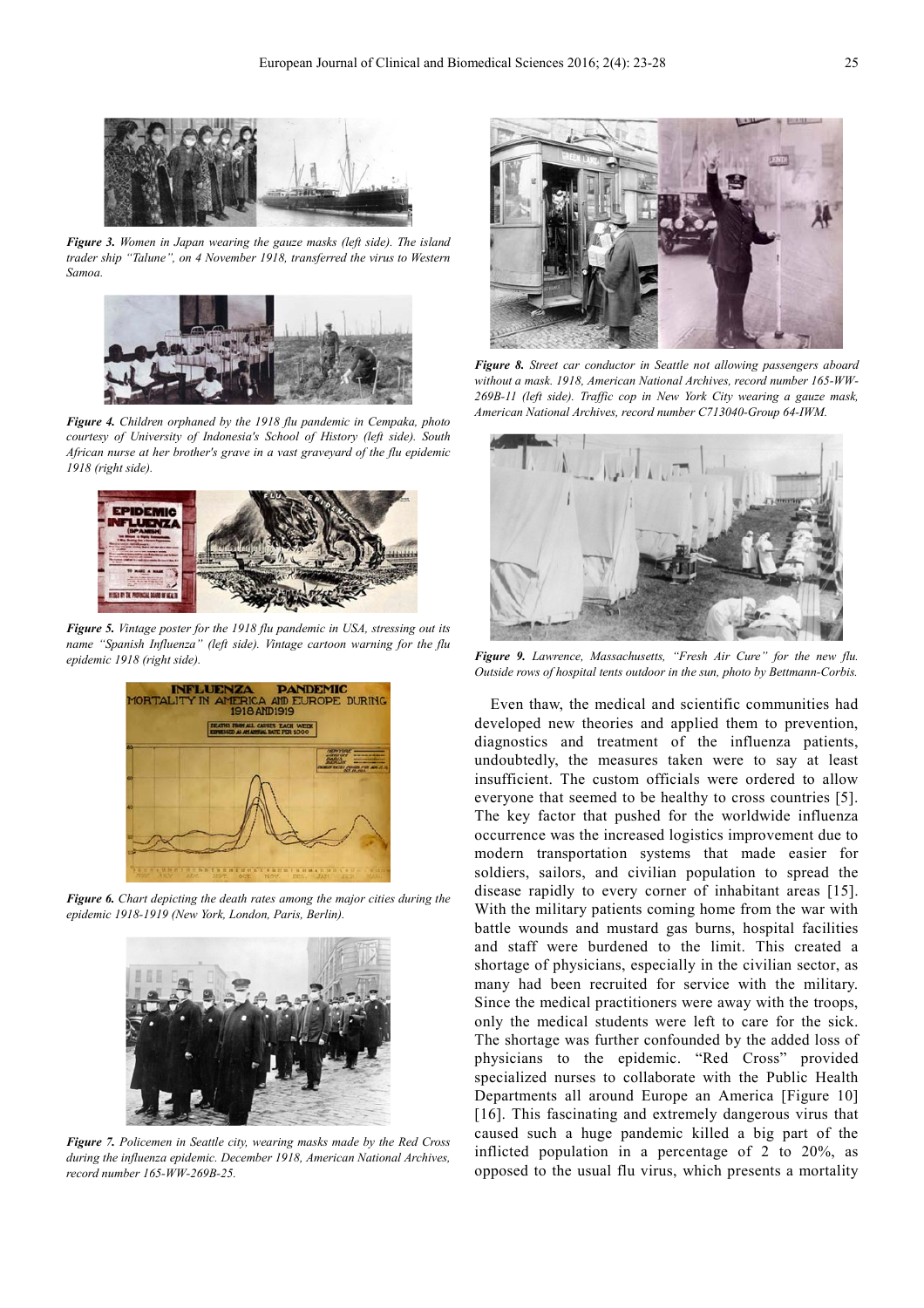rate of 0.1% [17]. The fatal casualties of the diseased had reached the number of the fifty million victims [18], (France: 100.000 deaths, England: 220.000, USA: 550.000), more than the entire number of the victims of the First World War [19]! Even in areas where mortality was rather low, a significant percentage of the general population was incapacitated, resulting much of everyday activity to be hampered. In some communities the majority of the stores were closed, or the owners required customers to postpone, or leave their orders outside the shops. An influenza-phobia was spread among the common people. This pandemic had been described as "the greatest medical holocaust in history" and may have killed more people than the Black Death, caused by the bubonic plague [20].

A unique feature of this pandemic was that it mostly killed young adults, while 99% of the deaths occurred in inflicted aged under 65 years old, with more than half concerning the diseased between 20 to 40 years of age. This was an unusual distribution, since influenza was, and in fact is, normally deadlier among the very young, aged under 2 and the very old, aged over 70, and milder among the patients in their prime. The fact that the sensitive fractions of the population have had a better immune response could be explained by the partial protection due to their exposure to the previous Russian flu pandemic of the 1889 [Figure 11] [21]. In fast progressing cases death was occurred primarily due to virusinduced pneumonia, while the slower progressing diseased had featured secondary bacterial pneumonias. In many patients neural involvement led to mental disorders, which were appeared [5]. Both morbidity and mortality were unusually high [3]. Some deaths were the result of malnutrition and famine due to the war [15], while a great number were resulted due to the overdose of the aspirin drug [22].

Unfortunately the two year Spanish flu pandemic deprived the life of some important members of the affected communities, such as Guillaume Apollinaire, French poet (November 9, 1918), Max Weber, German political economist and sociologist (June 14, 1920), Larry Chappell, American baseball player, (November 8, 1918), Sophie Halberstadt-Freud, daughter of Austrian psychoanalyst Sigmund Freud, (1920) and Edmond Rostand, French dramatist, best known for his play Cyrano de Bergerac, (December 2, 1918), while Joseph Joffre, French World War I general, and Franklin D. Roosevelt, American president, survived the infection [23].

Scientists, recent years, somewhere between 1996 and 2005, have used tissue samples from deep frozen victims to reproduce the virus strain for a thorough study. Not everyone was so enamored of the Frankenstein-like experiment on such a lethal viral monster but it provided some valuable historical information [3]. The researchers have concluded that the virus binds with its HA-protein towards sialic acid receptors on host cell surface and kills it via a cytokine storm [24], a bond that explains its unusually severe nature and the concentrated age profile of its victims. The Spanish flu pandemic during 1918 was caused by an unusually virulent and deadly influenza A virus strain of the subtype H1N1. Modern analysis has proved the virus to be particularly deadly, as it triggers a cytokine storm, which ravages the stronger immune system of young adults, causing death waves among them. On the other side, many researches suggested that as the samples survived, were all from patients of the second wave, when the virus reemerged in an extremely virulent fashion, we may not be certain of the first wave's virus strain, and that could be a progenitor of the H5N1 subtype [17]. Phylogenetic analyses suggest that the 1918 virus HA gene, although more closely related to avian strains than any other mammalian sequence, is mammalian and may have been adapting in humans before 1918. Of all mammalian H1s, those of the 1918 viruses are most similar to their avian counterparts. However, the 1918 HA-virus gene has accumulated enough non-selected, mammal-associated changes to place it consistently in the mammalian clade phylogenetically. Swine were the first animals to present the disease during 1918 [25]. Nevertheless it was an influenza A pandemic [17, 25].

In 1918 the French bacteriologist Charles Nicole (1866- 1936) [Figure 12], had came to the conclusion that the strain originated in a mammalian species. Alongside with his colleague Lebailly C, came to the conclusion that the cause of the flu had to be a virus that can be filtrated. The real etiologic factors of the flu, the viruses of the *"Orthomyxoviridae"* family, were identified by Richard Edwin Schope (1901-1966) [Figure 13] in swine, during 1931 [10, 26]. This significant discovery was followed by the isolation of the human virus by the British virologist Patrick Playfair Laidlaw (1881–1940) [Figure 13] and his colleagues, during 1933, before George Keble Hirst (1909-1994), the famous American virologist, in 1941 was finally able to understand an important ability for the study of the virus, the haemagglutination [27]. Meanwhile it was in 1933, when the use of the newly electronic microscopes that allowed the virus to be visible, while during 1935 Frank Macfarlane Burnet (1899-1985) [Figure 12], cultivated the virus inside a chicken egg. This progenitor of the modern H1N1 virus had evolved with unremitting mutations leading the medical community to a cursive battle against the mutated influenza virus-A [10].



*Figure 10. American nurses of the "Red Cross", ready to intervene for recovering patients.*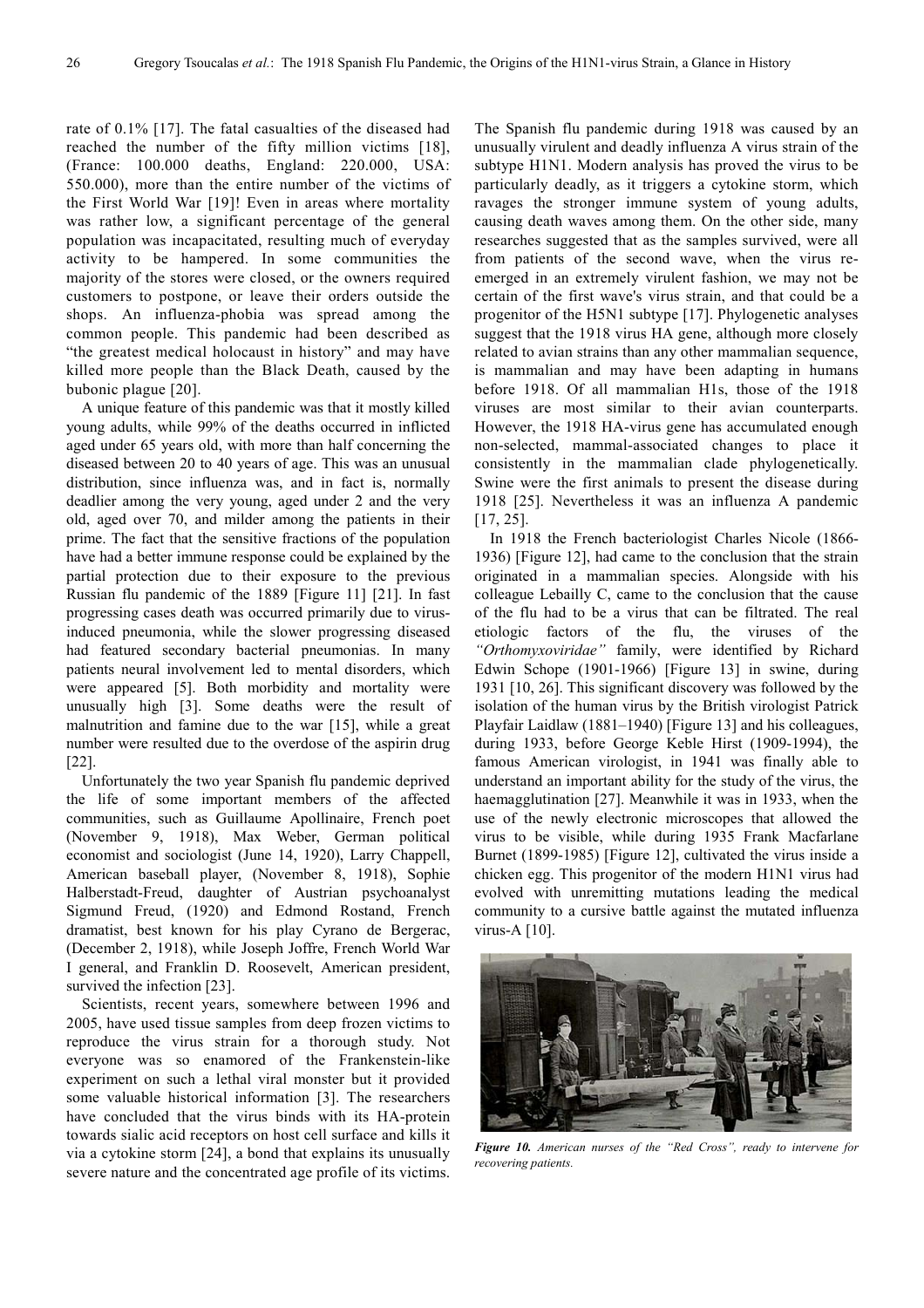

*Figure 11. The font page of the "Petit Parisien" newspaper including 4 illustrations of a medical tent in the Parisian Hospital Beaujon, "La Tende des Malades dans le Jardin de l' Hôpital Beaujon", 1890 (left side). A map depicting the Russian flu pandemic, Graphische Darstellung Des Auftretens Der Insluenza-Pandemie In allen Erdtheilen in 16 verschiedenen Zeitabschnitten, von Mai 1889 bis October 1890 (right side).* 



*Figure 12. Charles Nicole at microscope, Pasteur Institute of Tunis, photo by Henri Roussel- Roland Huet - Personal collection (left side). Macfarlane Burnet, photo by William Dargie 1960-1961, The National Portrait Gallery (right side).* 



*Figure 13. i) Richard Edwin Schope (1901-1966), courtesy of the Rockefeller Archive Centre, ii) Patrick Playfair Laidlaw (1881–1940), iii) George Keble Hirst (1909-1994), portraits (from left to right).* 



*Figure 14. The avian and mammalian viruses strains through mutations (right side). Triple-reassortant swine influenza, Influenza A - subtype H1N1 virus strain, reconstructed after an electronic microscope depiction.* 

## **3. Hypotheses About the Point Break of the Virus**

Various hypotheses of the epidemic's starting point emerged soon after the first wave. Some hypothesized that flu originated in East Asia. French Claude Hannoun, the leading expert of the 1918 pandemic for the *"Institute Pasteur"*, suggested that the first strain of the virus was likely to have come from China, mutating in America somewhere near Boston before spreading to France, with the movement of troops, causing the pandemic. Other hypotheses such as Spain, Kansas, and Brest are also mentioned by researchers [28].

#### **4. Epilogue**

The Spanish influenza virus was a progenitor of the modern influenza A - subtype H1N1 virus, and accomplished to be spread throughout the world, killing more than the First world War. As a zoonosis, Influenza A viruses are notorious for their continuous in-field genetic interplay among avian species, swine, and humans, leading to an endless variety of new virus strains and the unpredictable onset of new pandemics. By tracing the origins of such deadly viruses, we may alert ourselves towards such threats. History could teach us both how a virus could cause a pandemic, and what measures we could plan and energize to confront local and global outbreaks. Since the discovery of the exact cause of the influenza A, that is the demonstration of its viral nature, and the description of the characteristic properties of the virus, scientists and physicians struggle to discover effective means of prevention through vaccination against a virus eternally mutating [Figure 14].

#### **References**

- [1] Pike B, Saylors K, Fair J, et al. The Origin and Prevention of Pandemics. Clinical Infectious Diseases, 2010; 50: 1636-1640.
- [2] Frith J. The History of Plague-Part 1. The Three Great Pandemics. JMVH 2012; 20(2): 11-16.
- [3] Aberth J. Plagues in world history. Rowman & Littlefield Publishers INC, Lanham, 2011.
- [4] Duncan K. Hunting the 1918 flu: one scientist's search for a killer virus. University of Toronto Press, Toronto, 2003.
- [5] Theodorides J. Des miasmes aux virus. Editions Louis Pariente, Paris, 1991.
- [6] Patterson KD, Pyle GF. The geography and mortality of the 1918 influenza pandemic. Bull Hist Med 1991; 65(1): 4-21.
- [7] Connor S. Flu epidemic traced to Great War transit camp. The Guardian (UK), Saturday, 8 January 2000.
- [8] Barry JM. The Great Influenza: The Epic Story of the Greatest Plague in History. Viking Penguin, New York, 2004.
- [9] Jordan E. Epidemic influenza: a survey. American Medical Association, Chicago, 1927.